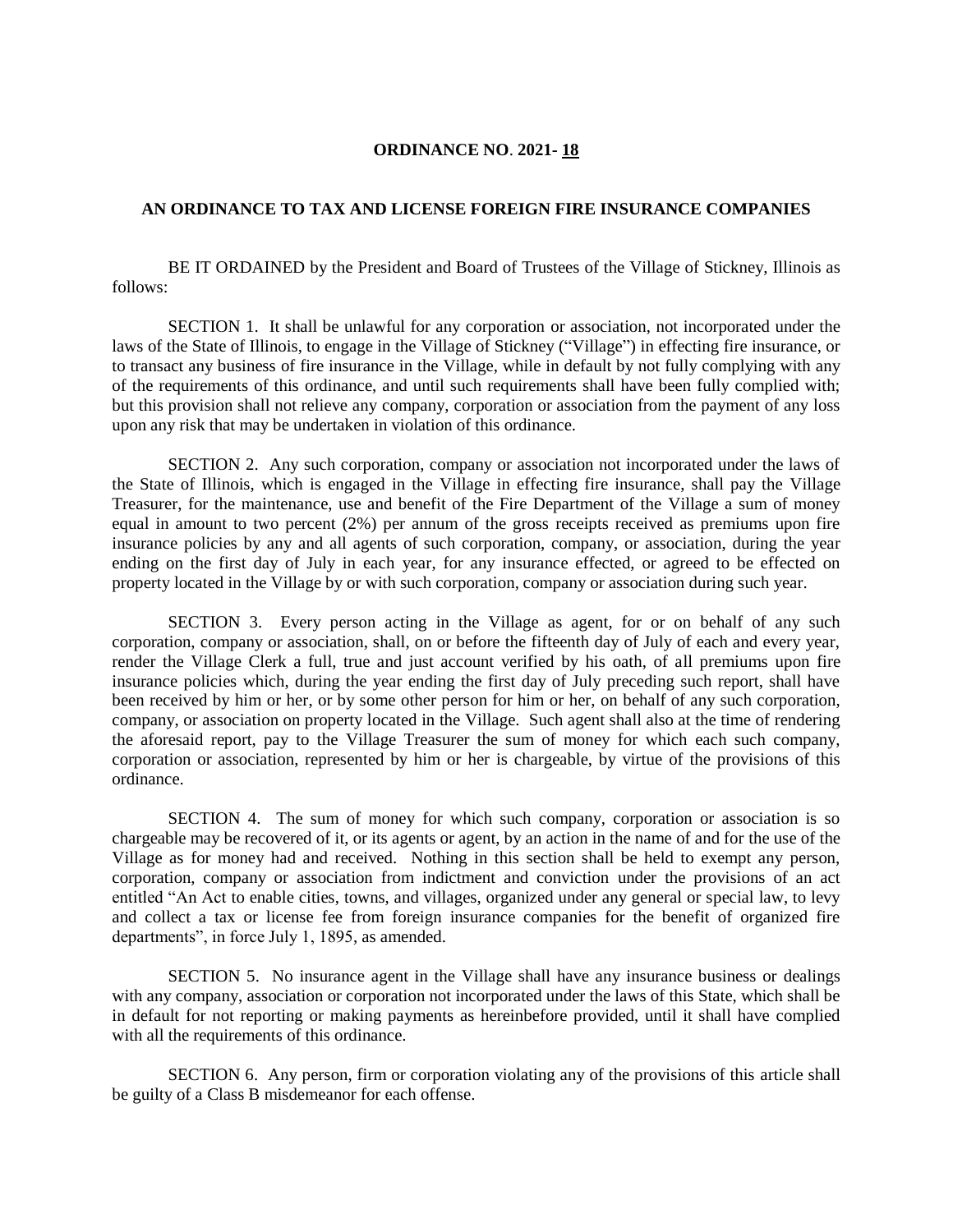SECTION 7. All ordinances and parts of ordinances, conflicting with the provisions and terms of this said ordinance are hereby repealed.

SECTION 8. This ordinance shall be in full force and effect from and after its passage, approval and publication, pursuant to law.

(REMAINDER OF THIS PAGE INTENTIONALLY LEFT BLANK)